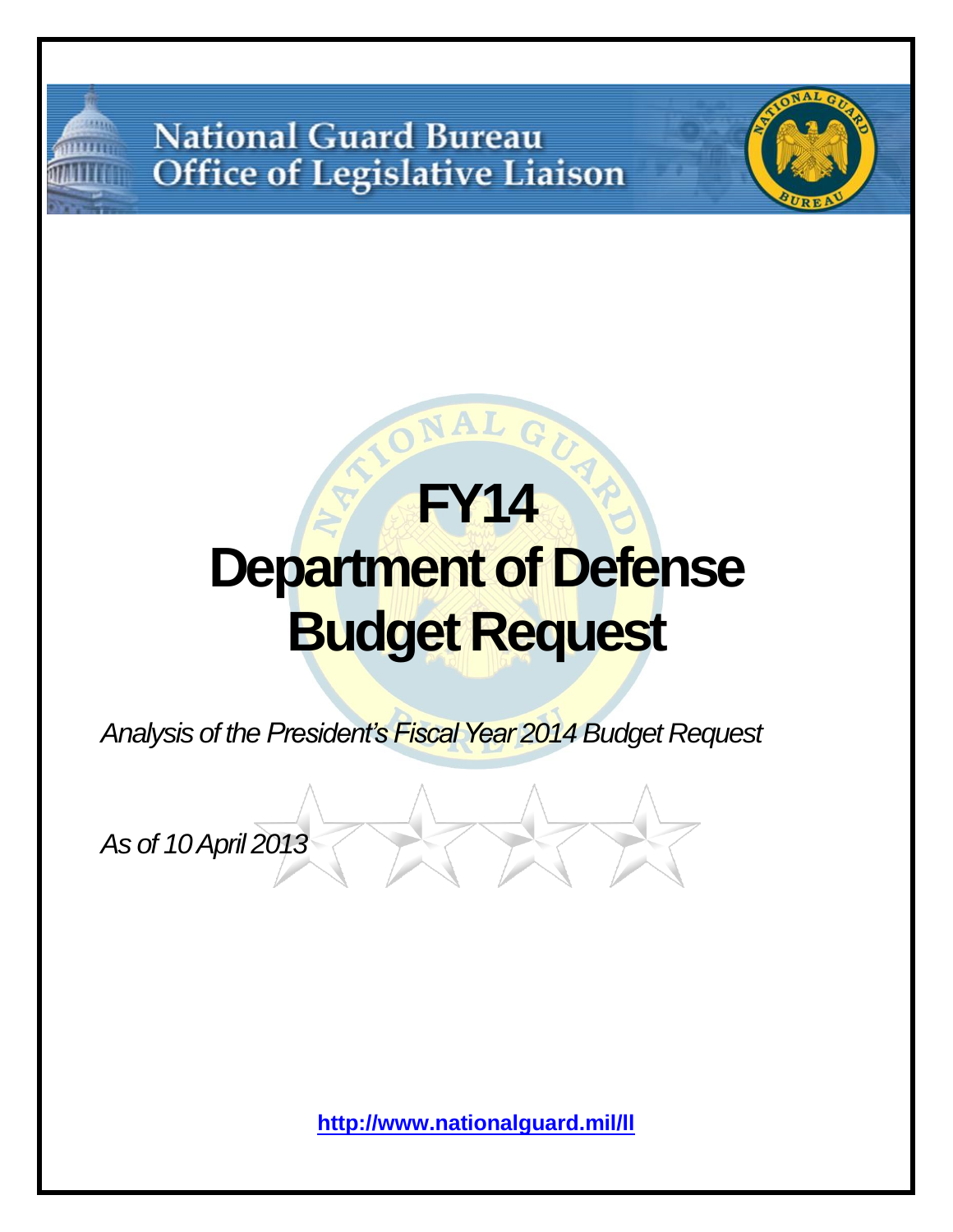#### **Executive Summary**

The President's Fiscal Year 2014 Budget Request includes \$525.4 billion in discretionary funding for the base Department of Defense budget. This includes nearly \$24.8 billion in base funding within National Guard accounts. This reflects a decrease of 2.55 percent or about \$64.9 billion below the Fiscal Year 2013 enacted levels.

This guide includes a comparison of requested fund to funding levels as enacted in the Fiscal Year 2013 Appropriations bill (P.L. 113-6). The funding reflected in this guide does not include reductions made by sequestration as required by the Budget Control Act (P.L. 112-25).

This guide provides only a short summary and analysis of the many provisions within the budget request. To obtain a complete understanding of any particular provision, users are encouraged to review the actual budget documents. The budget documents are available on the NGB-LL web page at<http://www.nationalguard.mil/ll/docs/>

#### **Army National Guard Overview**

| <b>Army National Guard</b> | <b>FY13 President's</b><br><b>Budget Request</b> | <b>FY13</b><br><b>Enacted</b> | <b>FY13 Actual Delta</b><br>From FY13 PBR | <b>FY14 President's</b><br><b>Budget Request</b> | <b>FY14</b><br><b>Request</b><br><b>Delta From</b><br><b>FY13 Actual</b> |
|----------------------------|--------------------------------------------------|-------------------------------|-------------------------------------------|--------------------------------------------------|--------------------------------------------------------------------------|
| <b>ARNG Personnel</b>      | \$8,103,207                                      | \$7,981,577                   | $-$121,630$                               | \$8,041,000                                      | $+$ \$59,423                                                             |
| ARNG Personnel OCO         | \$583,804                                        | \$583,804                     | \$0                                       | \$0                                              | $-$583,804$                                                              |
| ARNG O&M                   | \$7,108,612                                      | \$7,154,161                   | $+$ \$45,549                              | \$7,054,000                                      | $-$100,161$                                                              |
| ARNG O&M OCO               | \$382,448                                        | \$392,448                     | $+$ \$14,525                              | \$0                                              | $-$ \$392,448                                                            |
| <b>NGREA</b>               | \$0                                              | \$460,000                     | $+$ \$460,000                             | \$0                                              | $-$ \$460,000                                                            |
| <b>MILCON</b>              | \$613,799                                        | \$613,799                     | \$0                                       | \$320,815                                        | $-$292,984$                                                              |

# **(All Dollars in Thousands)**

# **Air National Guard Overview**

# **(All Dollars in Thousands)**

| <b>Air National Guard</b> | <b>FY13 President's</b><br><b>Budget Request</b> | <b>FY13</b><br><b>Enacted</b> | <b>FY13 Actual Delta</b><br><b>From FY13 PBR</b> | <b>FY14 President's</b><br><b>Budget Request</b> | <b>FY14</b><br><b>Request</b><br><b>Delta From</b><br><b>FY13 Actual</b> |
|---------------------------|--------------------------------------------------|-------------------------------|--------------------------------------------------|--------------------------------------------------|--------------------------------------------------------------------------|
| <b>ANG Personnel</b>      | \$3,110,065                                      | \$3,153,990                   | $+$ \$43,925                                     | \$3,177,961                                      | $+ $23,971$                                                              |
| ANG Personnel OCO         | \$10,473                                         | \$10,473                      | \$0                                              | \$0                                              | $-$10,473$                                                               |
| ANG O&M                   | \$6,015,455                                      | \$6,494,326                   | $+$ \$478,871                                    | \$6,566,004                                      | $+ $71,678$                                                              |
| ANG O&M OCO               | \$19,975                                         | \$34,500                      | $+$ \$14,525                                     | \$0                                              | $-$34,500$                                                               |
| <b>NGREA</b>              | \$0                                              | \$460,000                     | $+460,000$                                       | \$0                                              | $-$ \$460,000                                                            |
| <b>MILCON</b>             | \$42,386                                         | \$42,386                      | \$0                                              | \$119,800                                        | $+\$77,414$                                                              |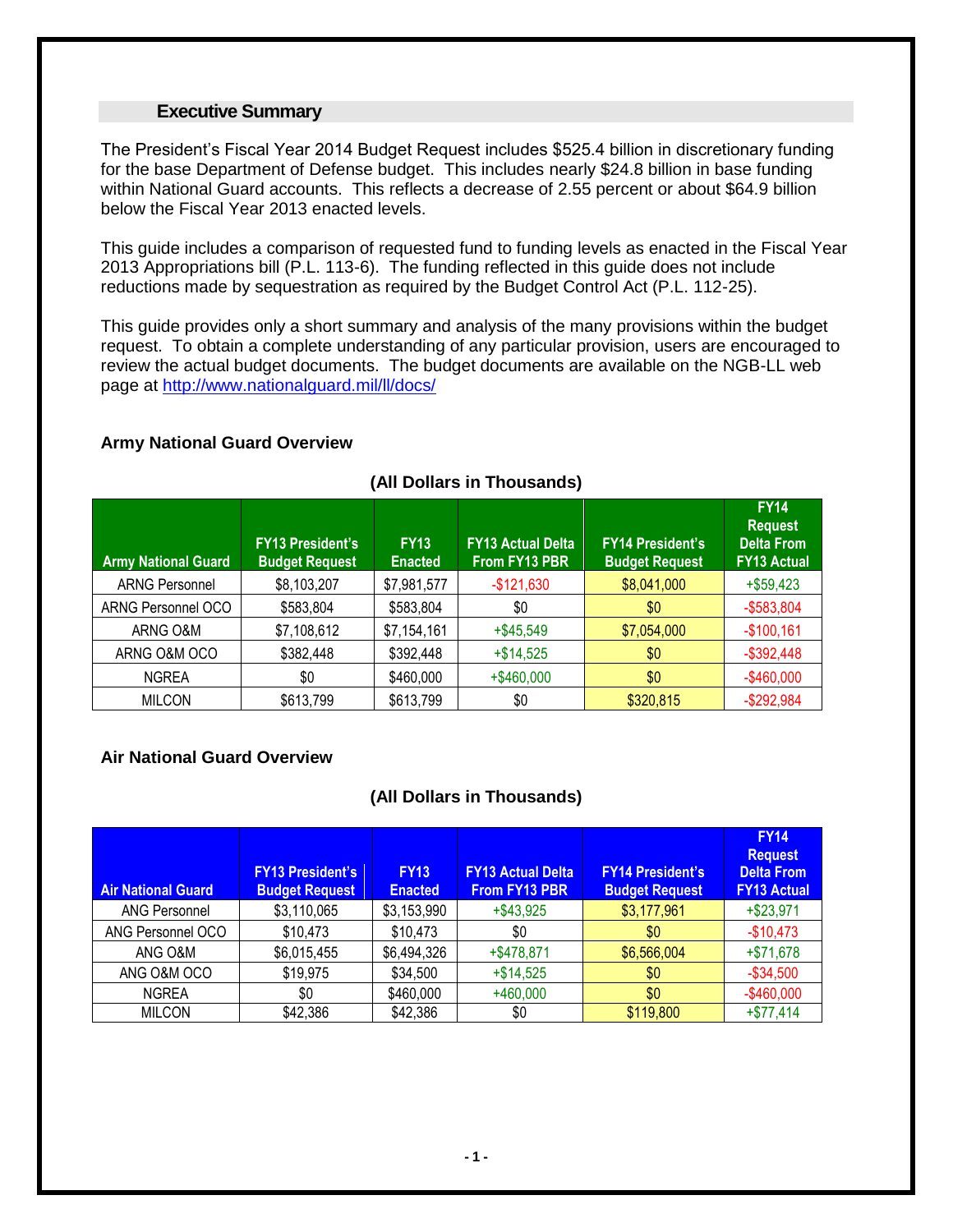

# **Army National Guard**

# **Army National Guard End Strength**

| <b>Army National Guard</b> | <b>FY13</b><br><b>President's</b><br><b>Budget Request</b> | <b>FY13</b><br><b>Enacted</b> | <b>FY13</b><br>Actual<br>Delta From<br><b>FY13 PBR</b> | <b>FY14</b><br><b>President's</b><br><b>Budget</b><br><b>Request</b> | <b>FY14</b><br><b>Request</b><br>Delta From<br><b>FY13 Actual</b> |
|----------------------------|------------------------------------------------------------|-------------------------------|--------------------------------------------------------|----------------------------------------------------------------------|-------------------------------------------------------------------|
| End Strength               | 358,200                                                    | 358,200                       |                                                        | 354,200                                                              | -4.000                                                            |

# **Army National Guard Military Construction**

# **(All Dollars in Thousands)**

| <b>Army National Guard</b> | <b>FY13</b><br><b>President's</b><br><b>Budget Request</b> | <b>FY13</b><br><b>Enacted</b> | <b>FY13</b><br><b>Actual</b><br><b>Delta From</b><br>FY13 PBR | <b>FY14</b><br>President's<br><b>Budget</b><br><b>Request</b> | FY14 Request<br><b>Delta From</b><br><b>FY13 Actual</b> |
|----------------------------|------------------------------------------------------------|-------------------------------|---------------------------------------------------------------|---------------------------------------------------------------|---------------------------------------------------------|
| Total                      | \$613,799                                                  | \$613,799                     |                                                               | \$320,815                                                     | $-$ \$292,984                                           |
| <b>Project Funding</b>     | \$572,120                                                  | \$572,120                     | ი                                                             | \$279,570                                                     | $-$ \$292,550                                           |

# **Army National Guard Procurement in Army Accounts\***

#### **Overview**

# **(All Dollars in Thousands)**

| <b>Army National Guard</b>      | <b>Budgeted</b><br><b>Amount</b> |
|---------------------------------|----------------------------------|
| Aircraft Procurement, Army      | \$891,341                        |
| Missile Procurement, Army       | \$19,527                         |
| Procurement of W&TCV, Army      | \$105,307                        |
| Procurement of Ammunition, Army | \$123,972                        |
| Other Procurement, Army         | \$1,271,896                      |
| Total                           | \$2,412,043                      |

#### **Aircraft Procurement**

# **(All Dollars in Thousands)**

| <b>Aircraft Procurement, Army</b> | <b>Quantity</b> | <b>Budgeted</b><br><b>Amount</b> |
|-----------------------------------|-----------------|----------------------------------|
| <b>LUH</b>                        | 10              | \$96,227                         |
| UH-60 Blackhawk M Model           | 30              | \$551,241                        |
| CH-47 Helicopter                  | 6               | \$198,000                        |
| Utility/Cargo Airplane Mods       |                 | \$3,131                          |
| <b>Fixed Wing Mods</b>            |                 | \$4,758                          |
| Utility Helicopter Mods           | 37              | \$42,742                         |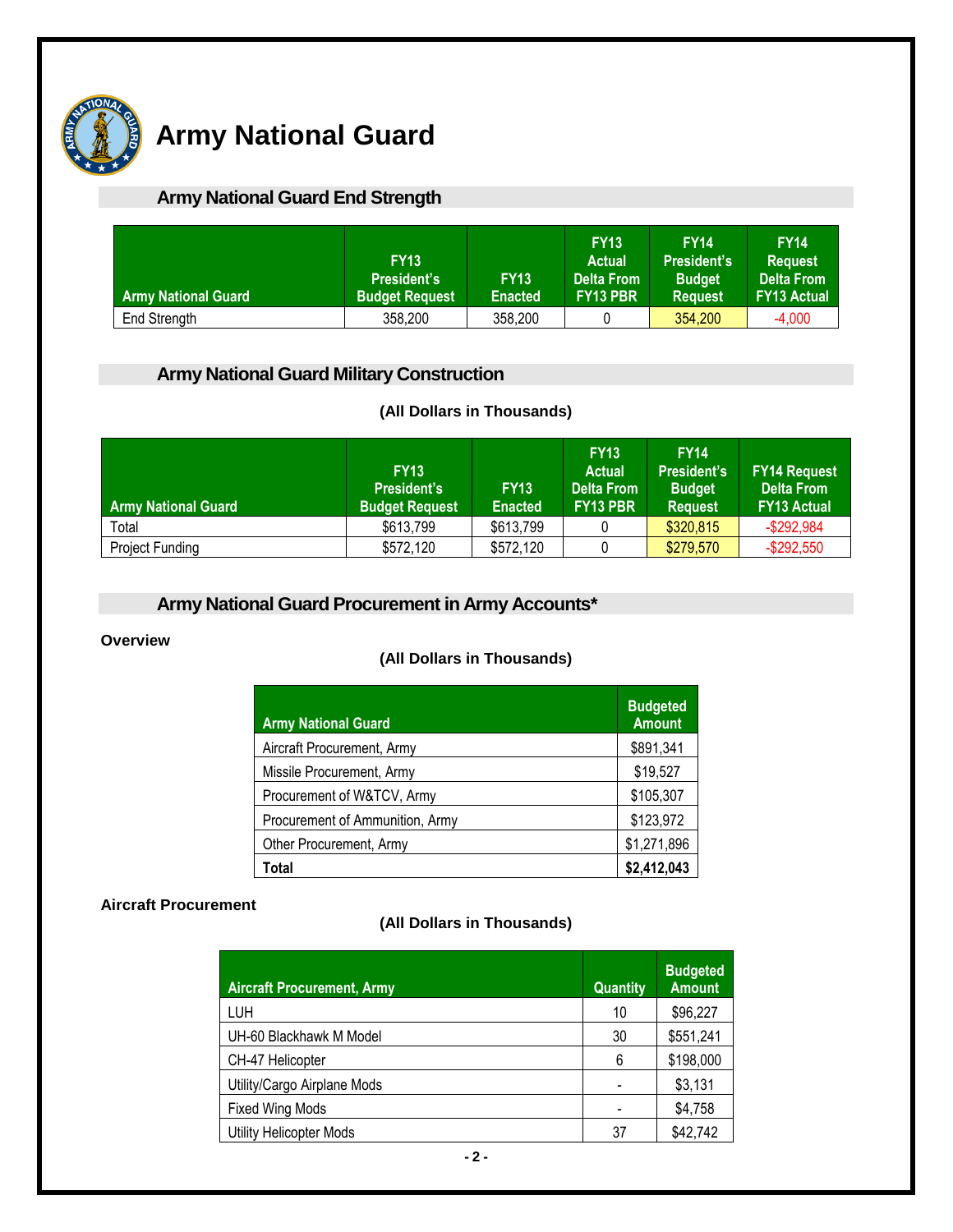# **Missile Procurement**

# **(All Dollars in Thousands)**

| <b>Missile Procurement, Army</b>           | Quantity                 | <b>Budgeted</b><br><b>Amount</b> |
|--------------------------------------------|--------------------------|----------------------------------|
| <b>MLRS Reduced Range Practice Rockets</b> | 1,052                    | \$8,122                          |
| Itas/Tow Mods                              | $\blacksquare$           | \$6,630                          |
| <b>MLRS Mods</b>                           | $\overline{\phantom{a}}$ | \$2,284                          |
| <b>HIMARS Mods</b>                         |                          | \$2,491                          |

# **Weapons and Tracked Vehicles Procurement**

# **(All Dollars in Thousands)**

| <b>Procurement of Weapons &amp; Tracked Vehicles, Army</b> | <b>Quantity</b> | <b>Budgeted</b><br><b>Amount</b> |
|------------------------------------------------------------|-----------------|----------------------------------|
| <b>Tracked Vehicles</b>                                    |                 |                                  |
| FIST Vehicle (Mod)                                         |                 | \$16,478                         |
| Howitzer, Med Sp Ft 155mm M109a6 (MOD)                     |                 | \$1,908                          |
| <b>Weapons and Other Combat Vehicles</b>                   |                 |                                  |
| M88 FOV MODS                                               |                 | \$12,903                         |
| Integrated Air Burst Weapon System Family                  | 366             | \$17,604                         |
| <b>Mortar Systems</b>                                      |                 | \$1,500                          |
| Xm320 Grenade Launcher Module (GLM)                        | 759             | \$3,606                          |
| <b>Common Remotely Operated Weapons Station</b>            | 98              | \$23,000                         |
| M777 Mods                                                  |                 | \$6,825                          |
| M2 50 Cal Machine Gun MODS                                 |                 | \$14,000                         |
| M119 Modifications                                         |                 | \$7,483                          |
| Spare and Repair Parts (WTCV)                              |                 | \$17,932                         |

#### **Other Procurement**

# **(All Dollars in Thousands)**

| <b>Other Procurement, Army</b>                       | <b>Quantity</b> | <b>Budgeted</b><br><b>Amount</b> |
|------------------------------------------------------|-----------------|----------------------------------|
| <b>Tactical and Support Vehicles</b>                 |                 |                                  |
| <b>Tactical Trailers/Dolly Sets</b>                  | 11              | \$1,850                          |
| Semitrailers, Flatbed                                | 40              | \$6,841                          |
| <b>FMTV</b>                                          | 567             | \$150,367                        |
| FHTV                                                 | 80              | \$5,762                          |
| Hvy Expanded Mobile Tactical Truck Ext Serv          | 77              | \$39,525                         |
| Modification of In Svc Equip                         | 3               | \$4,404                          |
| <b>Communications &amp; Electronics Equipment</b>    |                 |                                  |
| Win-T Ground Forces Tactical Network                 | 327             | \$161,444                        |
| Joint Incident Site Communication Capability         |                 | \$7,869                          |
| Global Brdcst Svc - Gbs                              | 87              | \$26,106                         |
| Joint Tactical Radio System                          | 2,512           | \$88,483                         |
| <b>Tactical Communications and Protective System</b> | 4,152           | \$8,273                          |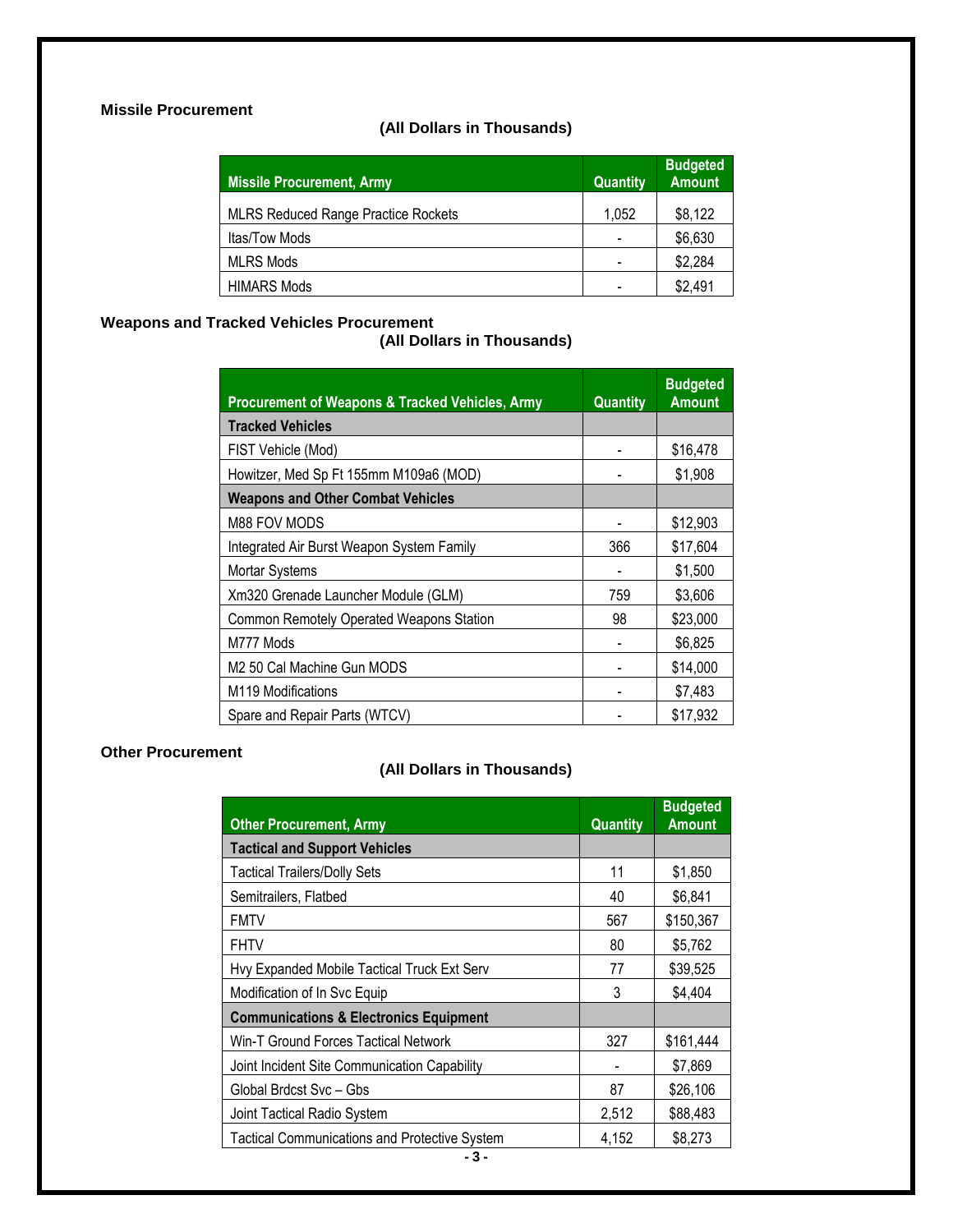|                                               |                 | <b>Budgeted</b> |
|-----------------------------------------------|-----------------|-----------------|
| <b>Other Procurement, Army Con't</b>          | <b>Quantity</b> | <b>Amount</b>   |
| <b>Unified Command Suite</b>                  |                 | \$18,000        |
| Family of Med Comm for Combat Casualty Care   |                 | \$9,450         |
| Reserve Ca/Miso GPF Equipment                 | 323             | \$61,096        |
| Information System Security Program - ISSP    | 227             | \$1,415         |
| <b>Communications Security</b>                | 175             | \$2,400         |
| Prophet Ground                                | 2               | \$5,600         |
| DCGS-A (MIP                                   | 443             | \$34,600        |
| CI Humint Auto Reprinting and Collection      |                 | \$639           |
| Lightweight Counter Mortar Radar              | $\overline{7}$  | \$14,835        |
| <b>Sentinel Mods</b>                          | 40              | \$21,683        |
| <b>Night Vision Devices</b>                   | 1650            | \$52,604        |
| Night Vision, Thermal Wpn Sight               |                 | \$3,277         |
| Small Tactical Optical Rifle Mounted MLRP     | 201             | \$3,000         |
| Green Laser Interdiction System               |                 | \$516           |
| <b>Artillery Accuracy Equip</b>               |                 | \$200           |
| Profiler                                      |                 | \$2,141         |
| Joint Battle Command - Platform (JBC-P)       | 615             | \$17,829        |
| Mod of In-Svc Equip (LLDR)                    | 49              | \$7,653         |
| Mortar Fire Control System                    | 37              | \$4,771         |
| <b>Counterfire Radars</b>                     | 9               | \$149,201       |
| Fire Support C2 Family                        | 230             | \$17,126        |
| Battle Command Sustainment Support System     | 37              | \$3,201         |
| Faad C <sub>2</sub>                           |                 | \$2,440         |
| AIR & MSL Defense Planning & Control Sys      | 6               | \$23,543        |
| Network Management Initialization and Service |                 | \$14,092        |
| Maneuver Control System                       | 273             | \$5,458         |
| Global Combat Support System-Army             |                 | \$20,493        |
| Reconnaissance and Surveying Instrument Set   | 125             | \$10,901        |
| Items less than \$5M (Surveying Equipment)    | 16              | \$1,615         |
| <b>Other Support Equipment</b>                |                 |                 |
| Family of Non-Lethal Equipment (FNLE)         |                 | \$388           |
| <b>Base Defense Systems</b>                   | 1,316           | \$7,231         |
| <b>Grnd Standoff Mine Detection</b>           | 36              | \$8,579         |
| Explosive Ordance Disposal Eqmt               | 1,391           | \$4,184         |
| Heaters and ECU's                             | 148             | \$2,064         |
| <b>Field Feeding Equipment</b>                | 102             | \$10,270        |
| Cargo Aerial Del & Personnel Parachute System | 9               | \$992           |
| Family of Engr Combat and Construction Sets   | 109             | \$16,376        |
| Distribution Systems, Petroleum and Water     | 299             | \$36,086        |
| <b>Combat Support Medical</b>                 | 1,315           | \$6,735         |
| MEDVAC Maintenance Equipment Systems          | 51              | \$22,804        |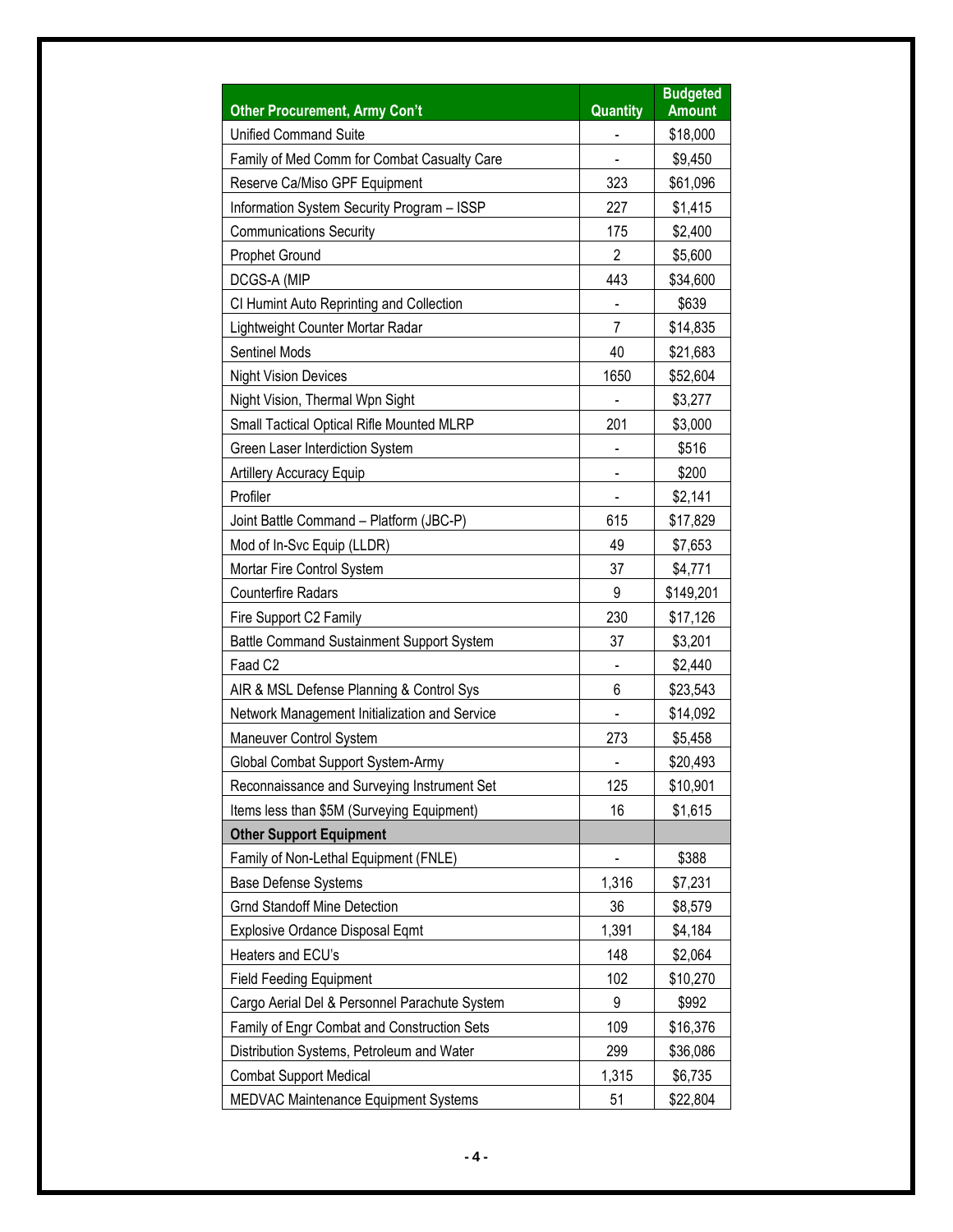| <b>Other Procurement, Army Con't</b>              | <b>Quantity</b> | <b>Budgeted</b><br><b>Amount</b> |
|---------------------------------------------------|-----------------|----------------------------------|
| Mobile Maintenance Equip Systems                  | 11              | \$9,155                          |
| Scrapers, Earthmoving                             | 25              | \$17,505                         |
| Mission Modules - Engineering                     | 13              | 9,721                            |
| <b>Hydraulic Excavator</b>                        | 57              | \$26,063                         |
| Tractor, Full Tracked                             | 34              | \$11,531                         |
| All Terrain Cranes                                | 8               | \$8,740                          |
| High Mobility Engineer Excavator (HMEE)           | 20              | \$14,840                         |
| <b>Enhanced Rapid Airfield Construction Capap</b> | 53              | \$6,642                          |
| Const Equip Esp                                   | 36              | \$7,240                          |
| Generators and Assoc Equip                        | 1,761           | \$41,183                         |
| Family of Forklifts                               | 9               | \$871                            |
| Training Devices, Nonsystem                       | 37              | \$26,036                         |
| <b>Close Combat Tactical Trainer</b>              | 3               | \$8,011                          |
| <b>Aviation Combine Arms Tactical Trainer</b>     |                 | \$8,496                          |
| Gaming Technology in Support of Army Training     |                 | \$4,969                          |
| <b>Calibration Sets Equipment</b>                 | 1               | \$1,952                          |
| Integrated Family of Test Equipment (IFTE)        | 794             | \$25,343                         |
| <b>Test Equipment Modernization (TEMOD)</b>       | 780             | \$6,565                          |
| Modification of In-Svc Equipment (OPA-3)          | 75              | \$2,655                          |

\*This list does not reflect all Army National Guard programs within Army accounts.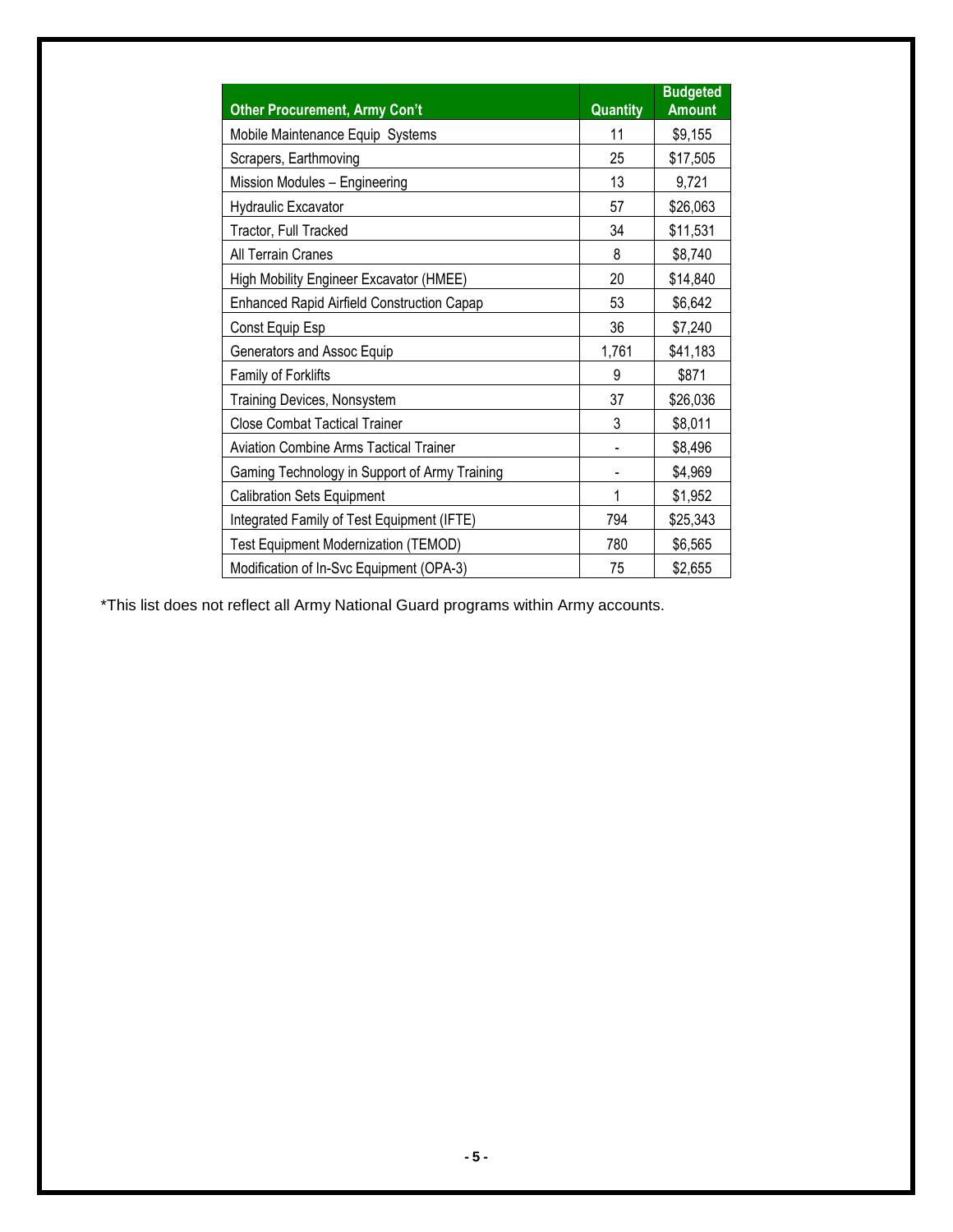

# **Air National Guard End Strength**

| <b>Air National Guard A</b> | <b>FY13 President's</b><br><b>Budget Request</b> | <b>FY13 Enacted</b> | <b>FY13 Actual</b><br>∟Delta From FY13 i<br><b>PBR</b> | <b>FY14 President's</b><br><b>Budget Request</b> | <b>FY14 Request</b><br>Delta From<br><b>FY13 Actual</b> |
|-----------------------------|--------------------------------------------------|---------------------|--------------------------------------------------------|--------------------------------------------------|---------------------------------------------------------|
| End Strength                | 101.600                                          | 105.700             | $+4.100$                                               | 105.400                                          | -300                                                    |

# **Air National Guard Military Construction**

#### **(All Dollars in Thousands)**

| <b>Air National Guard</b> | <b>FY13 President's</b><br><b>Budget Request</b> | <b>FY13 Enacted</b> | <b>FY13 Actual</b><br>∟Delta From FY13<br><b>PBR</b> | <b>FY14 President's</b><br><b>Budget Request</b> | <b>FY14 Request</b><br><b>Delta From</b><br><b>FY13 Actual</b> |
|---------------------------|--------------------------------------------------|---------------------|------------------------------------------------------|--------------------------------------------------|----------------------------------------------------------------|
| Total                     | \$42,386                                         | \$42.386            |                                                      | \$119,800                                        | $+$ \$77.414                                                   |
| Project Funding           | \$32,486                                         | \$32,486            |                                                      | \$93,400                                         | $+$ \$60,914                                                   |

# **Air National Guard Procurement in Air Force Accounts\***

#### **Overview**

#### **(All Dollars in Thousands)**.

| <b>Air National Guard</b>       | <b>Budgeted Amount</b> |  |  |
|---------------------------------|------------------------|--|--|
| Aircraft Procurement, Air Force | \$214,210              |  |  |
| Procurement of Ammo, Air Force  | \$18,219               |  |  |
| Other Procurement, Air Force    | \$72,210               |  |  |
| Total                           | \$304,639              |  |  |

#### **Aircraft Procurement**

# **(All Dollars in Thousands)**

| <b>Item</b>                                     | <b>Quantity</b> | <b>Budgeted Amount</b> |  |  |
|-------------------------------------------------|-----------------|------------------------|--|--|
| <b>Aircraft Procurement, Air Force</b>          |                 |                        |  |  |
| <b>Modification of Inservice Aircraft</b>       |                 |                        |  |  |
| A-10                                            |                 | \$23,389               |  |  |
| $F-15$                                          |                 | \$57,169               |  |  |
| $F-16$                                          |                 | \$2,216                |  |  |
| F-22A                                           |                 | \$22,038               |  |  |
| $C-17A$                                         |                 | \$31,907               |  |  |
| C-130                                           |                 | \$8,260                |  |  |
| $C-135$                                         |                 | \$12,574               |  |  |
| E-8                                             |                 | \$46,693               |  |  |
| $H-60$                                          |                 | \$9,047                |  |  |
| <b>Aircraft Supt Equipment &amp; Facilities</b> |                 |                        |  |  |
| Aircraft Replacement Support Equip              |                 | \$917                  |  |  |

\*This list does not reflect all Air National Guard programs within Air accounts.